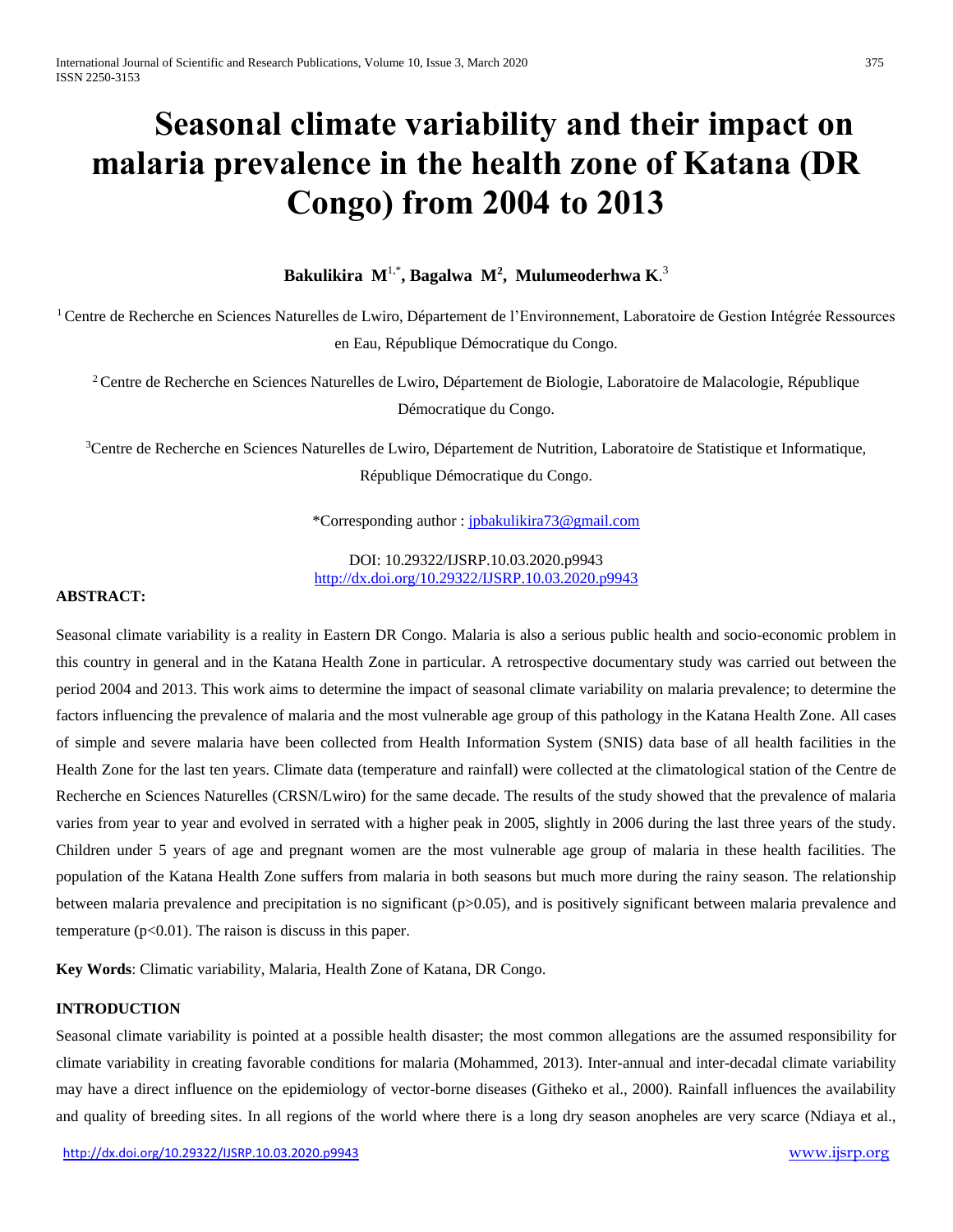2001). In these areas, the rate and extent of precipitation are key factors determining the existing vector species and their abundance and the duration of their seasonal presence (Ndiaya et al., 2001; Magne, 2012).

According to the report of the Intergovernmental Panel on Climate Change (IPCC) 2001 estimates that by 2050, the Sahara and the semi-arid regions of southern Africa could heat up to 1.6 °C, while Equatorial countries may experience a warming of 1.4 °C (Githeko et al., 2000; Ndiaya et al., 2001). Temperature and precipitation are favorable for malaria in some areas of Europe and Africa, a threat of malaria transmission (Hackett, 2006). In Africa, it was estimated 1.6 and 5.4 malaria affected children; 500,000 cases of cerebral malaria are reported each year and 7 % of those children who survive have disabilities for the rest of their lives (Unicef, 2004).

Pregnant women are not spared from this pathology; in Africa, between 75,000 and 200,000 children are born to pregnant women on malaria with low birth weight (Hiid, 2006). Malaria in pregnant women is a major cause of maternal anemia and a major risk of low birth weight childbirth (Steketee and Nahlen, 2001). Malaria and pregnancy are two situations that aggravate each other, because malaria is more serious and frequent during pregnancy, causing significant maternal, fetal and perinatal morbidity and mortality (Tako, 2005).

Despite the efforts made by DR Congo, the numbers of malaria cases continue to increase; the new climate and environmental conditions contribute to the re-emergence of the disease; the province of South Kivu is not spared from this endemic. With regard to climate change, one can easily imagine the impact of even a small increase in temperature associated with an increase in rainfall on the vector ecosystem. In the Katana Health Zone, the vulnerability of the disease in the population still represents a major health challenge where malaria is the leading cause of consultation and hospitalization.

Many efforts are being made at the Central Office of the Health Zone in the implementation of insecticide-treated mosquito net distribution, intermittent preventive treatment for pregnant women and awareness raising on environmental management (Report Central Health Zone office/ Katana, 2012), but no changes in the endemiciy of the diseases. This study aims to assess the extent of climate and seasonal variation in malaria in the Health Zone over the last decade to determine seasonal control strategies.

## **MATERIAL AND METHODS**

Description of the study environment

Katana Health Zone is one of 34 Health Zones in South Kivu Province, and it is border with the Kalehe Health Zone, Miti-Murhesa and Bunyakira (Figure 1).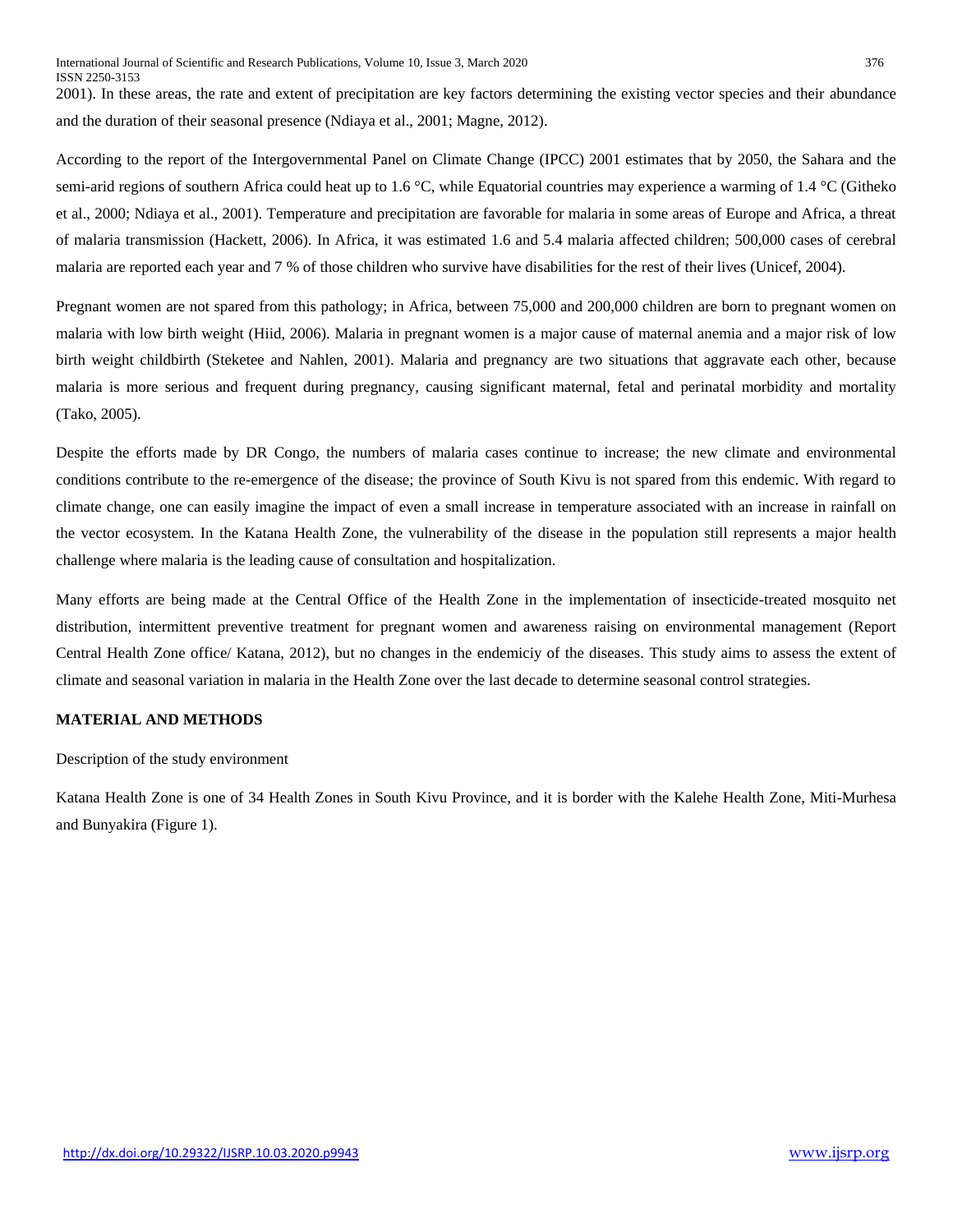International Journal of Scientific and Research Publications, Volume 10, Issue 3, March 2020 377 ISSN 2250-3153



Figure 1. Map of the Health Zone of Katana

Health Zone of Katana is located about 52 Km North of the city of Bukavu, with an area of 400 Km<sup>2</sup> located between 028° 045' and 028° 85' E longitude; 02° 15' and 02° 30' S latitude (Bagalwa et al., 2014). It has 17 Health Center of which 2 are of reference Hospital Center (Ihimbi and Mugeri), and one General Hospital of Reference (HGR/FOMULAC). These health areas are: Ciranga, Katana/Nuru, Kabushwa, Kabamba, Kadjucu, Mabingu, Luhihi, Iko, Ibinja, Ishungu, Lugendo, Cishugi and Mushweshwe.

The Health Zone of Katana has a tropical climate, characterized by a heavy rainfall of over 1500 mm/year and a moderate temperature of 18° to 20°C. There are two seasons: a long rainy season from September to May and a short dry season from June to August. Its vegetation is a cultivated savanna that has replaced the forest with original *Albizia grandibracteata*. The relief is varied by hills, valleys, plateaus as well as the forest overlooking the Kahuzi Biega National Park (PNKB), with an altitude of about 1500m and 2000m towards the Kahuzi Biega Park (Bagalwa et al., 2014). This Health Zone was chosen because of its geographical location, favoring various larval sites (marshes, rivers, fish ponds, etc.), thus creating favorable conditions for malaria.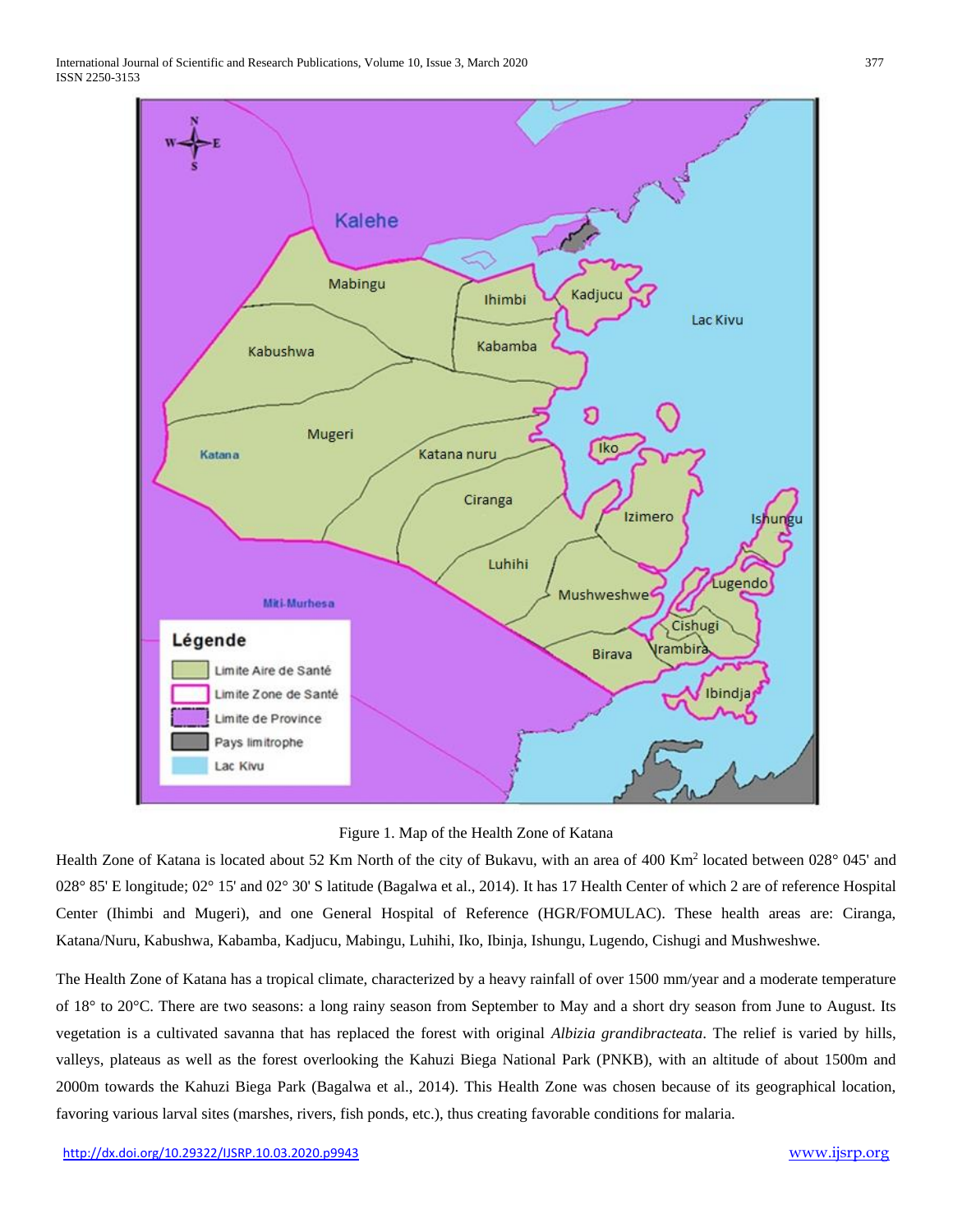All cases of confirmed simple and severe malaria were collected in all health facilities via the Central Office of the Health Zone from January 2004 to December 2013. All of these cases constituted the exhaustive sample of the study. To achieve this, we used the National Health Information System (SNIS) fact sheets that contain all the information on malaria. In addition the climatological data (rainfall, monthly temperature) of January 2004 to December 2013 were taken from the meteorological station of the "Centre de Recherche en Sciences Naturelles de Lwiro" (CRSN/LWIRO).

Statistical analysis

During the analysis of the collected data, it was a question of synthesizing all the information by exploiting the indicated statistical methods: frequency, mean, standard deviation and we checked our hypothesis of research by the comparison of the averages by using the test t of independent sample. The data are presented as tables and graphs using the Excel software and comparing the meteorological parameters (temperature and rainfall) and prevalence of malaria in the Katana Health Zone by Person correlation analysis. The materiality threshold was fixed at  $p < 0.05$ .

## **RESULTS**

## **Prevalence of malaria in the Katana Health Zone**

ر

The annual prevalence of malaria in the Katana Health Zone during the last 10 years of the study is shown in Figure 2 (Figure 2).



Figure 2. Prevalence of malaria in the Katana Health Zone during the last 10 years (2004 – 2013).

From this figure, it appears that the prevalence varies from one year to another. It was very high in 2005 and lower in 2004 and 2013. There is some consistency in other years with a slight increase in 2006, 2010 and 2011.

## **Identification of the most vulnerable group of malaria in the population of Katana Health Zone**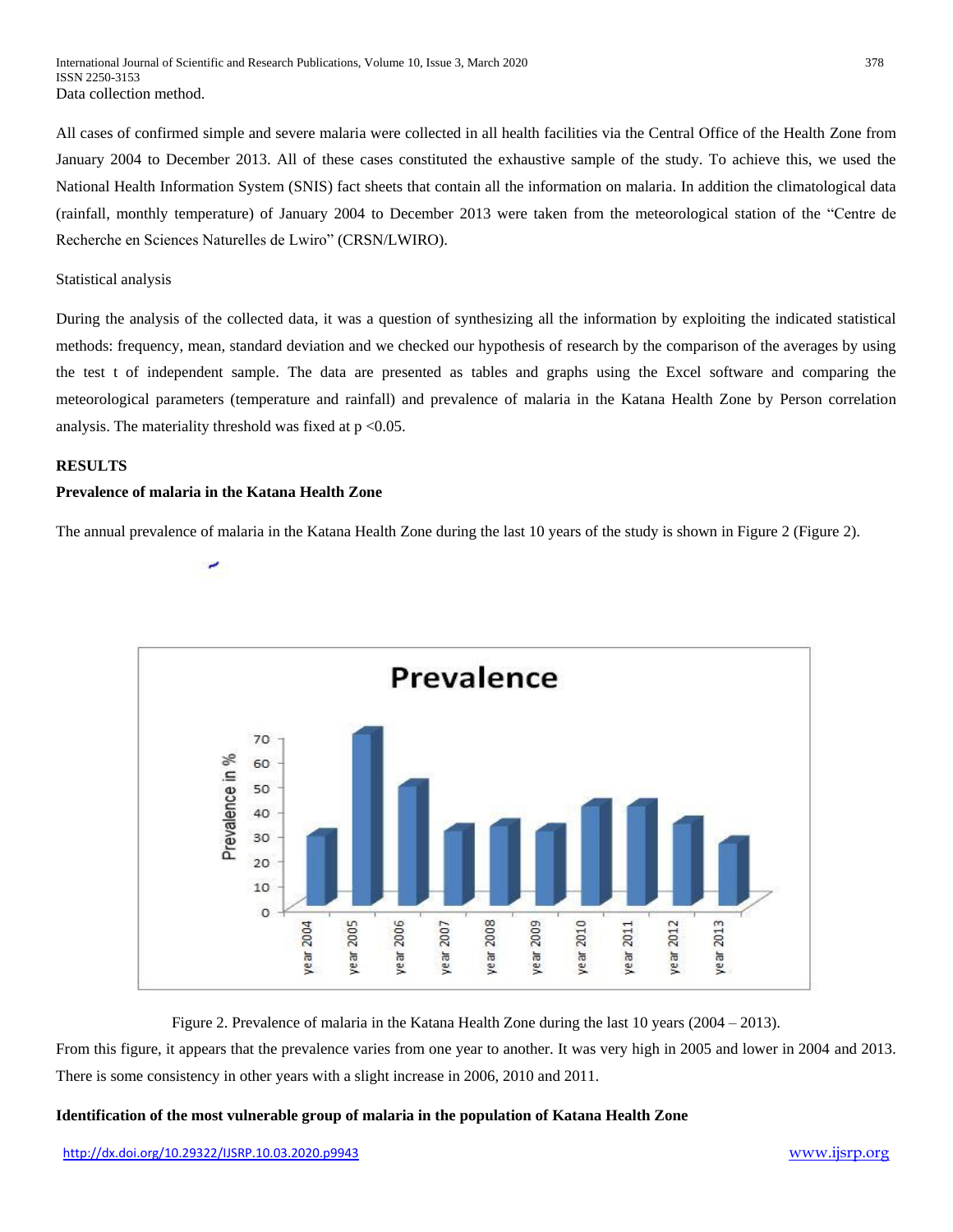|                        | Dry season $(\%)$ | Rainy season (%) |
|------------------------|-------------------|------------------|
| Chlidren under 5 years | 46                |                  |
| Pregnant women         |                   |                  |
| All population         |                   |                  |

Table 1. Positive case of malaria in most vulnerable group of population

The table shows that the average percentage of children under 5 years old during the last ten years is reached over the rainy season with 54% than the dry season with 46%. The difference is not significant  $(p>0.05)$  but the trend shows that the rainy season has more cases than the dry season. Pregnant women are also victims of malaria in the rainy season with 56% in the dry season with 44%. Population of the Katana Health Zone has suffered from malaria in different periods of the year with an average of 53% in the rainy season and 47% in the dry season. But the difference is not statistically significant (p> 0.05). For both vulnerable groups, the rainy season shows a high rate of malaria case as the dry season during the 2004-2013 period in the Katana Health Zone. The average monthly change in positive malaria cases in the population of the Katana Health Zone over the past ten years is shown in Figure 3.



Figure 3. Monthly mean variation of positive cases of malaria (2004-2013)

This figure shows that during all the years cases of malaria are observed but the months of January to May and October to December the cases of malaria are higher than the month of June to August. It is during the rainy season that the rate of malaria is high.

## **Determination of the factors influencing the prevalence of malaria in the Katana Health Zone (precipitation, temperature).**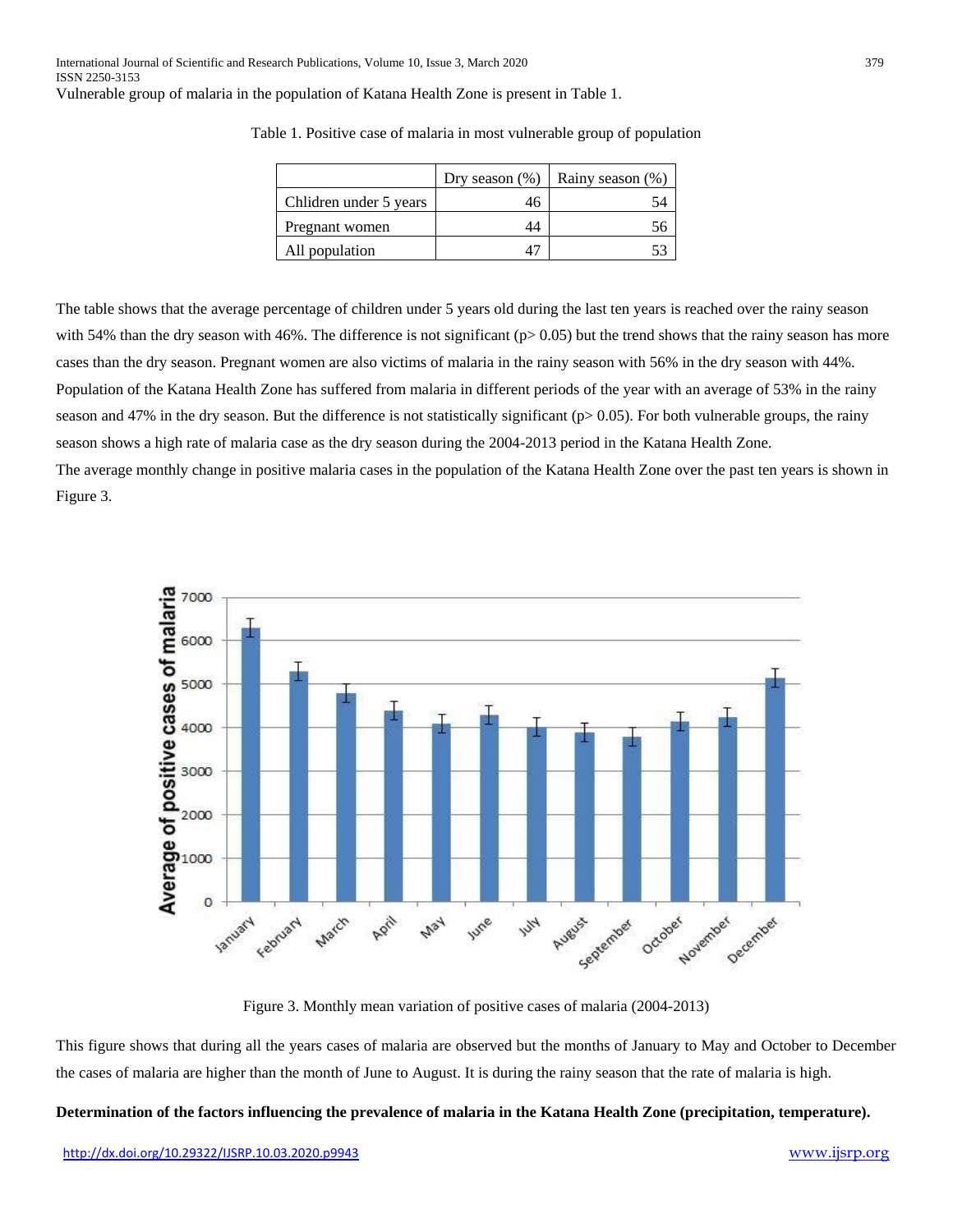The meteorological factors inferring the prevalence of malaria in the Health Zone of Katana evaluate in this work remains the rainfall and the drought. The monthly temperature change in the Katana Health Zone over the past 10 years is shown in Figure 4.



Figure 4. Temperature variation and monthly mean during 10 years.

This figure shows that the temperature in the Katana Health Zone fluctuates considerably from one year to the next. The temperature peaks are recorded in the rainy season. Low temperatures are recorded in the dry season.

As for precipitation in the Katana Health Zone, it also varies with the months of the year, the results are shown in Figure 5.

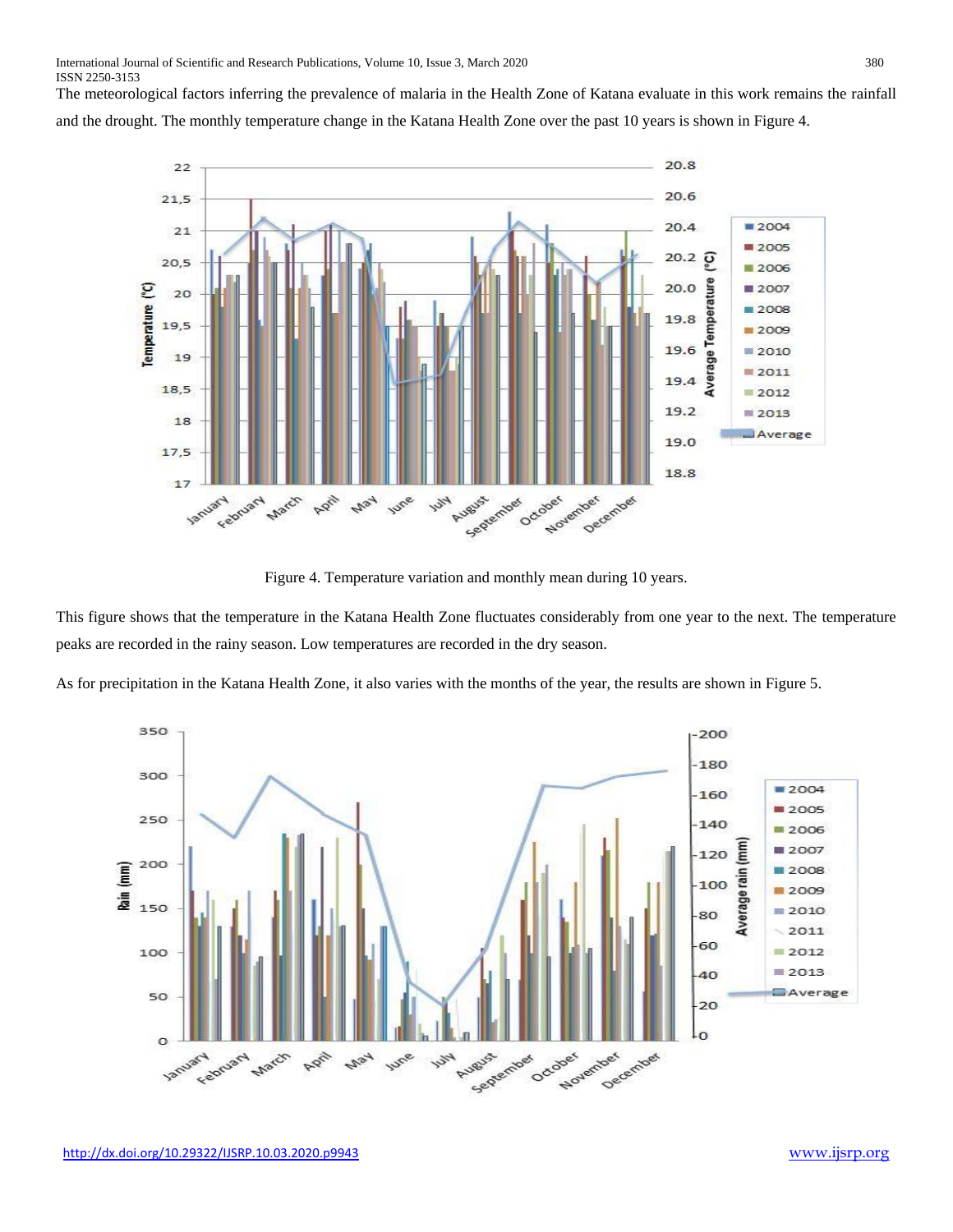Figure 5. Precipitation variation and monthly mean during 10 years.

This figure 5 shows how rain varies by month in the Katana Health Zone during the last ten years. The same observations are also valid for the temperature. The months of June to August have a low rainfall compared to other months.

#### **Determination of the relationship between malaria prevalence and rainfall**

The relationship between the mean prevalence of malaria and the annual average rainfall in the Katana Health Zone during the last 10 year period of the year is shown in Figure 10 (Figure 10). It appears from this figure that during the last ten years the increase in malaria cases is conditioned by rain, however they are also present in the dry season but in a small proportion. Person correlation between malaria prevalence, temperature, and rainfall in the Katana Health Zone during the study period is presented in Table 2.

Table 2. Person correlation between malaria, temperature and precipitation in the Health Zone of Katana during the years 2004-2013.

|               | Temperature | Precipitation | Malaria |
|---------------|-------------|---------------|---------|
| Temperature   | 0           |               |         |
| Precipitation | $-0.05$     |               |         |
| Malaria       | 0.029       | 0.706         |         |

From table 2 it can be seen that in the Katana Health Zone the correlation is negative and significant between temperature and rainfall  $(p = -0.05)$ . It is positive and significant between temperature and malaria  $(p = 0.029)$ . But there is a non-significant positive correlation between malaria and precipitation ( $p = 0.706$ ).

## **DISCUSSION**

In the Katana Health Zone, the prevalence of malaria varies from year to year. It was very high in 2005, it has increased again in the last three years. This increase in the prevalence rate is probably due to the non-use of insecticide-treated mosquito nets as found by WHO / UNICEF, (2005). These results are also similar to those obtained by Rault and Martinez, (2011) on the prevalence of malaria in the Goa region in India. Pregnant women and children under 5 years were also victims of malaria as observed in the Katana Health Zone. High prevalence were recorded in the rainy season than in dry season. The number of positive cases of malaria was observed throughout the year with high prevalence in January to May and October to December. These results similar to those of the WHO report (2006) and Lukuku and Mulumbu (2006) in Kinshasa, which argues that the prevalence of malaria is high among pregnant women and children under 5 years old due to their high prevalence acquired immunity deficient in this period. The same situation has been observed in Uganda as shown by Mohammed (2013) and Gahouma and Kombila (1997) in his retrospective pediatric study of Owendo Hospital in Gabon. Another study by Tako (2005) in Cameroon confirms that malaria appears to be more common during pregnancy period. These results are similar to a descriptive surveys cited by Hommerich et al., (2007) in tropical Africa. These concordant studies demonstrate the consequences of the plasmodial infection during pregnancy.

Monthly temperature and precipitation variations are observed during the last ten years in the Katana Health Zone with low rainfall in June to August. In recent years, several studies confirm that the climate has changed dramatically on the globe as confirmed by Githeko et al., (2000) and that the temperature could increase to more than 1.6 °C during the 2050s and that in Africa the rains will be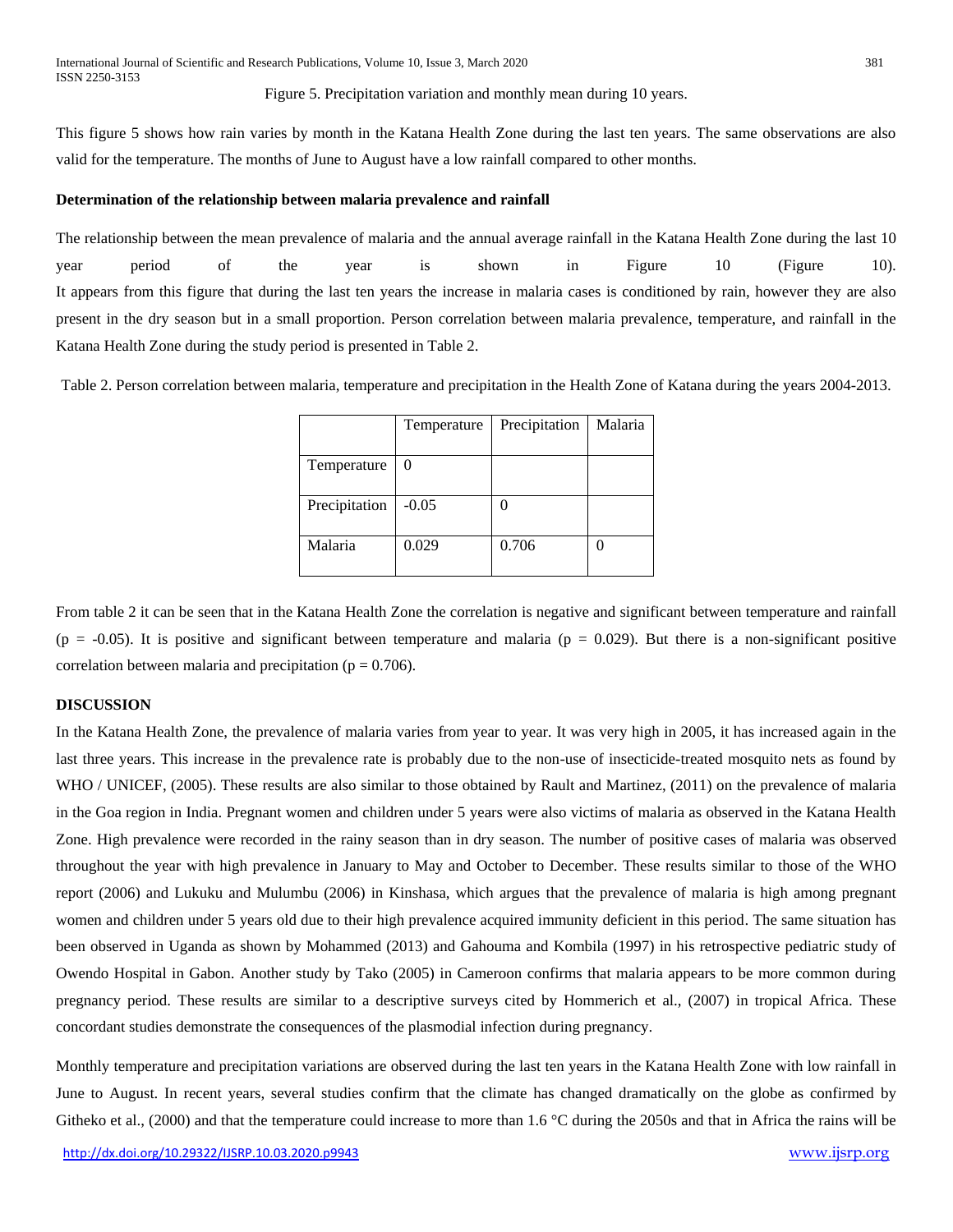abundant. Climatic variabilities are sources of variations of the prevalence rates of vector-borne diseases as the case in the Health Zone of Katana. Temperature and rainfall are favorable for malaria in some areas of Europe and Central Asia suggesting a threat of malaria transmission as reported by Hackett (2006). Confalonieri and Costa-Dias, (2000) also confirms that malaria has tended to return to endemic and epidemic levels in Brazil by the end of the year following El Niño.

## **Conclusion**

This study determine the impact of seasonal climate variability on the prevalence of malaria in the Katana Health Zone during the last ten years of 2004-2013. Variation in the prevalence of malaria during this period of study reflects a reality and it's varied from year to year. Climate factors (rainfall and temperature) have varied also tremendously during the last ten years. Population of the Katana Health Zone in general has been a victim of malaria all the year, especially children under 5 years and pregnant women. This study has allowed us to better understand the correlation between climate, season and the prevalence of malaria in the environment. The rainy season is crucial period for the distribution of insecticide-treated mosquito nets to effectively prevent malaria in the population of the Katana Health Zone.

## **Acknowledgement**

We thank the Chief Medical Officer of Katana Health Zone and all his core office team for access to the epidemiological database. We also thank all our collaborators for the remarks and the encouragements during the realization of this work.

## **REFERENCES**

Bagalwa M., Chifundera K., Nkemba B., Mashali B., Ndahama N., Polepole N., 2014. Environnement et santé dans la Zone de Santé de Katana, Sud-Kivu, République Démocratique du Congo. Annales de l'Université Evangélique en Afrique, 35 – 47

Confalonieri U. E. C., Costa-Dias R., 2000. Climate variability, land use/ land cover change and malaria in the Amazon: Preliminary results from the State of Roraima, Brazil: Abstracts of the first LBA Scientific Conference, Belem; CPTEC/INPE, 17pp. Gahouma D.*,* Kombila M*.*, 1997. Aspects du paludisme de l'enfant en milieu hospitalier gabonais*.* Médecine Trop., 57, 2, 177-180 GIEC, 2001. Bilan des Changements Climatiques : les Eléments Scientifiques. Groupe de travail I. Genève, Suisse, 184 p. Githeko A. K., Lindsay S. W., Confalonieri U. E., Patz J. A., 2000. Changement climatique et maladies à transmission vectorielle : Une analyse régionale. Bulletin of the World Health Organization, 78, 9, 1136-1147 Hackett L., 2006. Malaria in Europe: An Ecological Approach. Oxford University Press, London; 1937p. Hiid L., 2006. Le paludisme chez la femme enceinte. *Med. Trop.*, 66, 130 -132. Hommerich L, von Oertzen C, Bedu-Addo G, Holmberg V, Acquah PA, Eggelte TA, Bienzle Ulrich, Mockenhaupt FP, 2007. Decline of placenta malaria in Southerm Ghana after the implementation of intermittent preventive treatment in pregnancy. Malaria Journal, 6,144. doi:10.1186/1475-2875-6-144.

Tako EA, 2005. Risk factors for plancetal malaria and its effect on pregnancy outcome in Yaounde, Cameroun. Am J Trop.Med.Hyg; 72, 236-242.

Lukuku K.A., Mulumbu M.R., 2006.Prévalence du paludisme à l'accouchement dans quatre maternités de la ville de Kinshasa, RDC. Bull. soc. Patho. Exoc., 99, 2839, 200-201.

Magne E. K., 2012. Paludisme et interprétations sociales du changement climatique à l'ouest du Cameroun. Territoire en mouvement Revue de géographie et aménagement, 14-15, 45-54. DOI:10.4000/tem.1726

Marrama L., Laventure S., 1995. Les gites larvaires d'*Anophèles funestus* sur les plateaux de Madagascar. Cahiers santé, 5, 415-419.